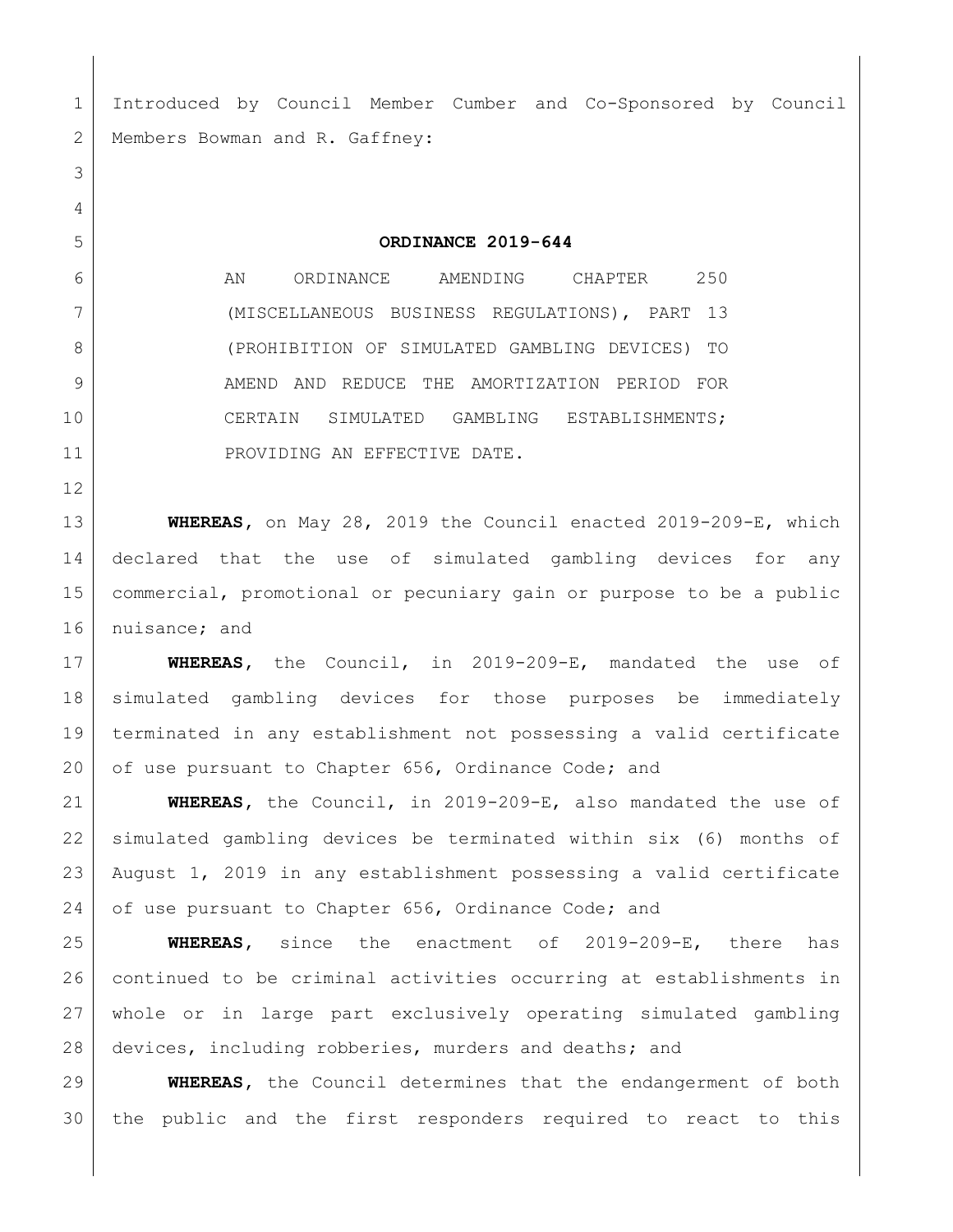ongoing criminal activity is too severe to allow any public or 2 commercial use of simulated gambling devices to continue; and

 **WHEREAS,** the Council finds that there is a legitimate public purpose in immediately eliminating all simulated gambling establishments from operating in Jacksonville; now, therefore,

**BE IT ORDAINED** by the Council of the City of Jacksonville:

**Section 1. Findings and Statement of Intent.**

8 (a) The above recitals, as well as the recitals incorporated in 2019-209-E, are hereby adopted as the Council's Findings of 10 Fact; and

 (b) It is the intent of the Council to enact this ordinance to abate a public nuisance and immediate and ongoing hazard to the public health, safety and welfare associated with operation of 14 | simulated gambling establishments.

 **Section 2. Amending Chapter 250 (Miscellaneous Business Regulations),** *Ordinance Code,* **Part 13 (Prohibition of Simulated Gambling Devices), Section 1308 (Amortization)***.* Chapter 250 (Miscellaneous Business Regulations), Part 13 (Prohibition of Simulated Gambling Devices), Section 1308 (Amortization), *Ordinance Code* is hereby amended to read as follows:

**Chapter 250. Miscellaneous Business Regulations.**

**\* \* \***

**Part 13. Prohibition of Simulated Gambling Devices.**

**\* \* \***

## **Sec. 250.1308. Amortization.**

 Any establishment or property which was lawfully in possession of either a COU or was operating unlawfully prior to the effective 28 date of 2019-209-E, and which under the terms of the Zoning Code would be a nonconforming use, shall be allowed to continue to 30 | operate for six (6) months from shall immediately cease the use of simulated gambling devices regulated by this ordinance upon the